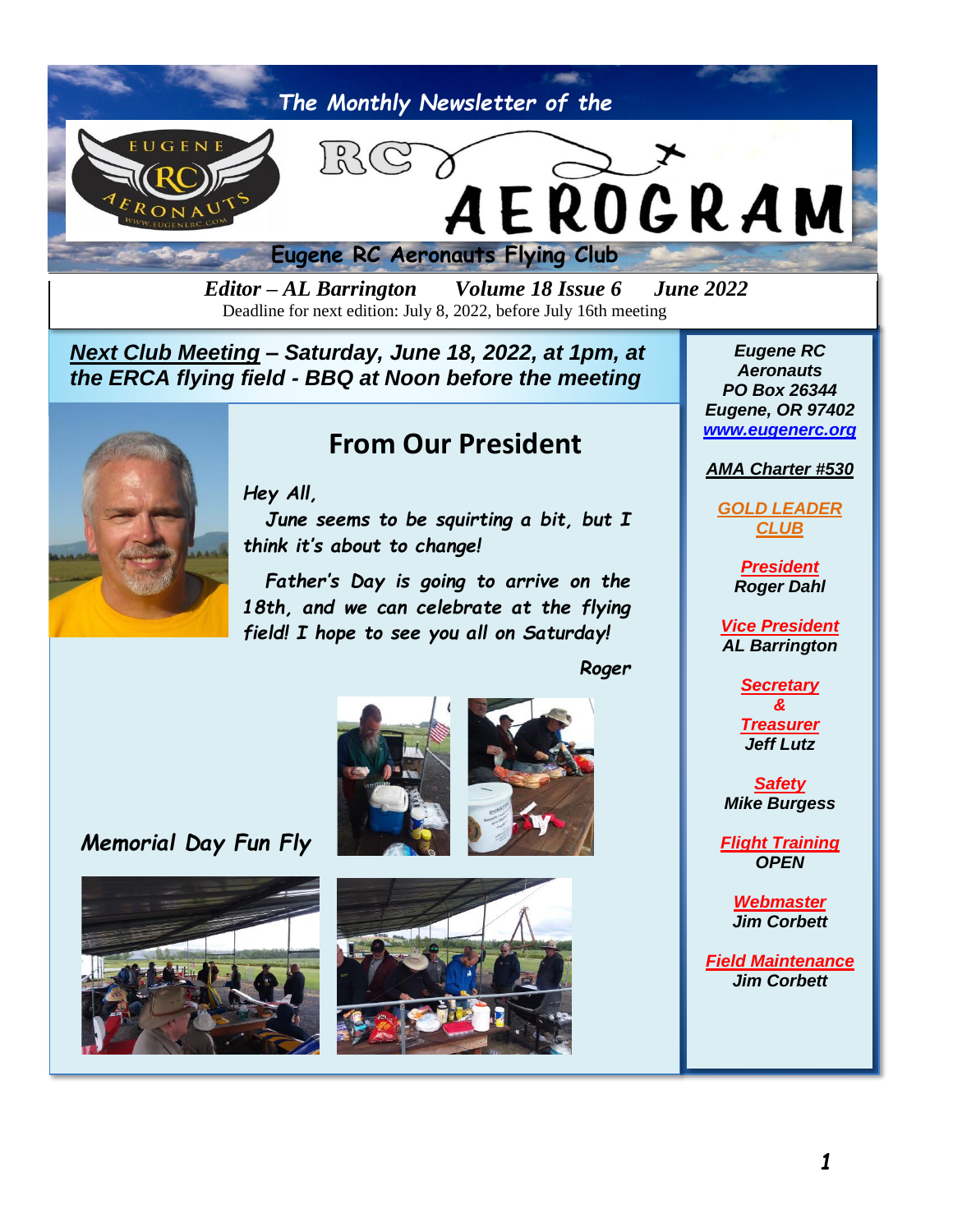

# *Secretary and Treasurers report Jeff Lutz – Secretary / Treasurer [jefflutz@q.com](mailto:jefflutz@q.com)*



# **ERCA Members 2022**

Officers: President: Roger Dahl Vice President: Al Barrington Secretary/Treasurer: Jeff Lutz Safety Officer: Mike Burgess

#### Members:

| Wayne Wahrmund      |
|---------------------|
| Geral Yarbrough     |
| Dale Williams       |
| Wayne Hoard         |
| Rick Bergeron       |
| Cecil Bell          |
| Kurt Hiner          |
| Martin Booth        |
| Don Hansen          |
| <b>Bill Martins</b> |
| Scott Fellman       |
| Jim Thomas          |
| James Corbett       |
| Gerald Johnston     |
| Pat Willis          |
| Theo Willis         |
| Sam Hiatt           |
| Robert Funk         |
| Cale Bruckner       |
| Mark Giessen        |
| David Lloyd         |
| Seth Shenker        |
|                     |

## *Treasurers Report June 2022*

Beginning balance: \$6,572.45

June expenses:

BBQ Supplies for May meeting: \$55.65 US Bank paper statement fee: \$5.00 Above All Sanitation: \$9.60 Memorial Day BBQ Supplies: \$41.50 New Trainer for club: \$300.00

Total Expenses: \$411.75

May Income:

Member Dues: \$140.00 Memorial Day pilot fees and BBQ donations: \$165.00 BBQ donations for May meeting: \$48.00 Donations for items sold at swap meet: \$39.00

Total Income: \$392.00

Balance as of 5/10/22: \$6,552.70